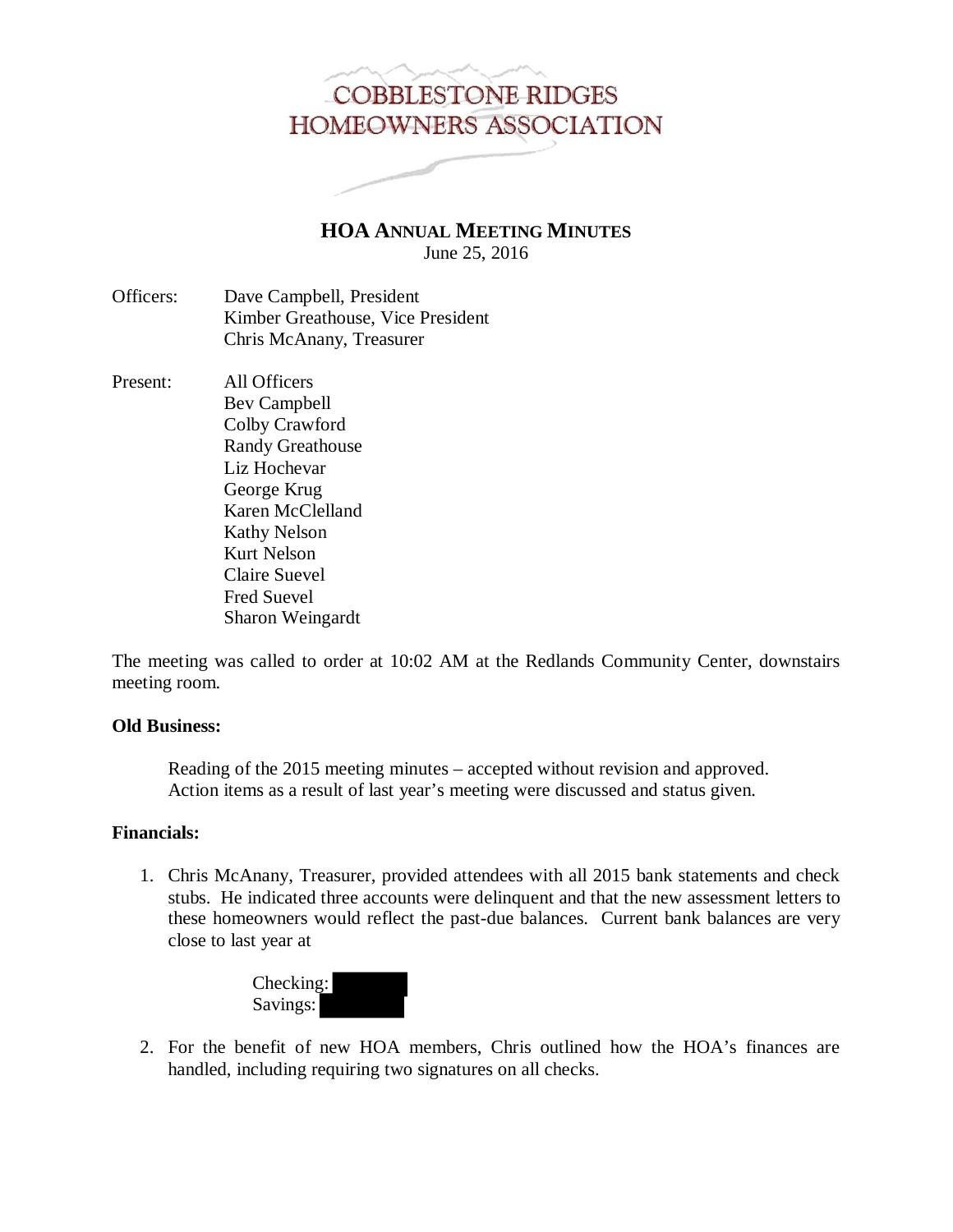3. A proposed budget of was recommended for 2016. Note that Chris is currently making attempts to change the HOA's tax status and possibly eliminate the expense of tax filing in the future. To that end, Chris has filed an extension to the HOA tax return, until a ruling is made. Landscaping costs may increase at the request of HOA members to further increase maintenance on the Butte Court open space.

| Landscaping maintenance and improvements: |
|-------------------------------------------|
| Insurance:                                |
| Meeting cost:                             |
| Utilities:                                |
| Web hosting:                              |
| Accounting:                               |
| Picnic:                                   |
| Reserve:                                  |

- 4. Bev Campbell motioned that the current HOA assessment remain at \$200/year. Karen McClelland seconded and the motion passed unanimously.
- 5. Claire Suevel motioned that the budget be accepted as-is. George Krug seconded and the motion passed unanimously.

# **Report on HOA Compliance:**

Chris outlined some new HOA laws that were passed in the last 2 years which were mainly as a result of fraudulent activities and heavy-handed boards that occurred in large HOA's on the Front Range. The laws that were passed are geared to large HOA's and can be financially draining on small HOA's. Three such laws were discussed and meeting attendees voted whether to increase fees to be in compliance or to postpone:

- 1. There is a requirement for HOA's to hire an independent third party to perform reserve studies of HOA finances. Since our funds are limited and every homeowner can request a copy of the HOA's finances at any time, Chris motioned that we postpone a reserves study until further notice. Randy Greathouse seconded and the motion was approved unanimously.
- 2. A new law requires training and licensure for HOA managers. Since we do not have an HOA manager and instead, the HOA is maintained directly by homeowners, this does not apply to us.
- 3. As of July 2015, HOAs are required to adopt and publish specific collection policies. Currently, the HOA's collection policies (that appear on the assessment letters) are as follows:

*Effective June 28, 2014, interest at the rate of 18% annually will be charged on past-due balances greater than 90 days. If the homeowner is unable to pay the amount in full, a payment plan can be arranged.* 

The board will review this policy to ensure it is compliant with current laws and will post this policy on the HOA website in addition to documenting it in the assessment letters.